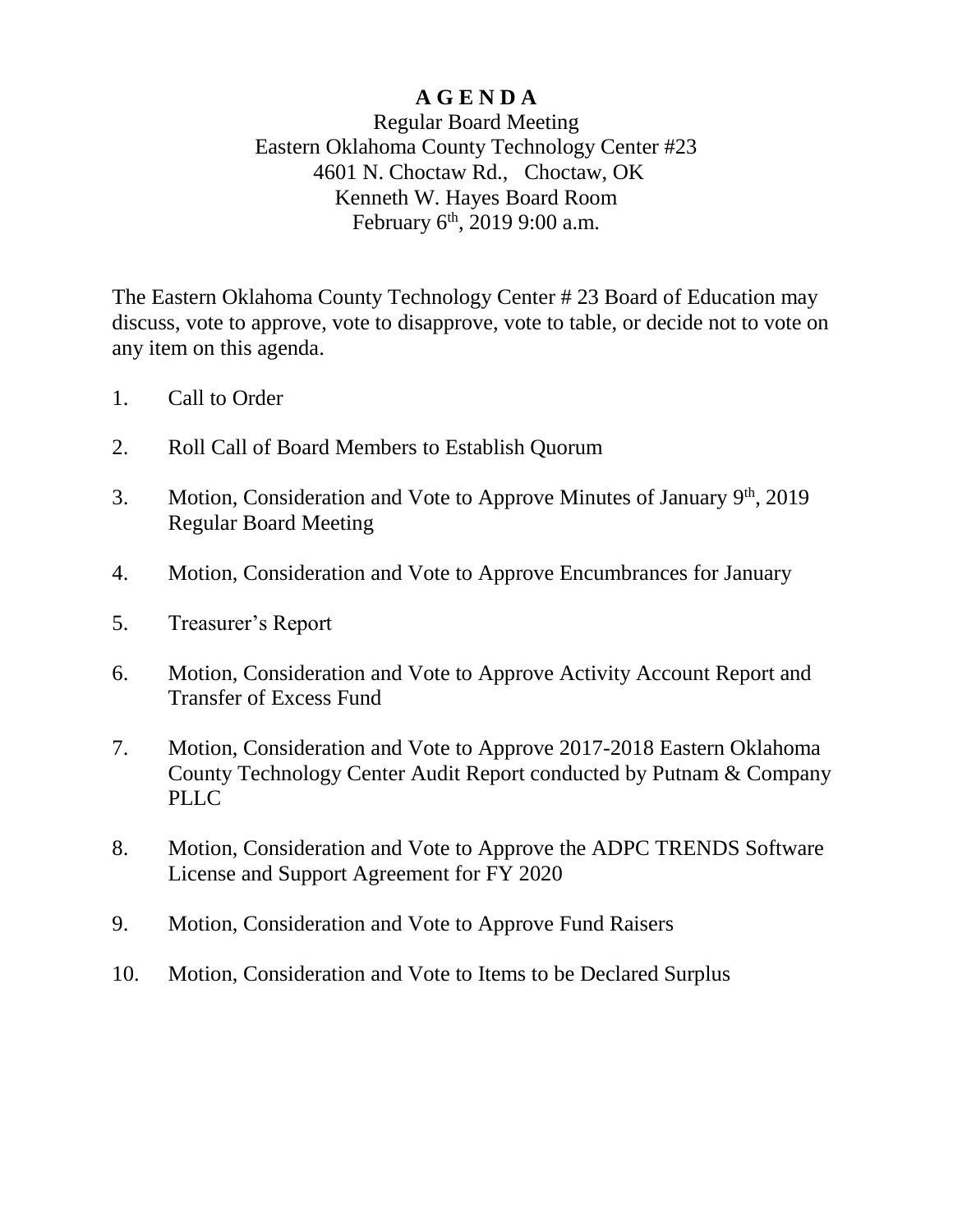Agenda February 6<sup>th</sup>, 2019 Page 2

- 11. New Business: In accordance with *Okla. Stat. tit. 25, §311(A)(9)*, "new business" means any matter not known about or which could not have been reasonably foreseen prior to the time of posting of the agenda.
- 12. Superintendent's Report

Proposed Executive Session to discuss the employment of individual salaried and hourly public employees. Executive Session Authority: *Okla. Stat. tit. 25, §§307(B)(1), (3), and (7)*. The following items are proposed for discussion during the **Executive** 

- a. New Employments as listed on Personnel Report
- b. Resignation as listed on Personnel Report
- c. Re-Employments of School Administrators as listed on Personnel Report for School Year 2019-2020
- 13. Motion and Vote to Convene in Executive Session
- 14. Motion and Vote to Return to Open Session
- 15. Board President's Statement of Executive Session Minutes
- 16. Motion, consideration and vote to approve, disapprove or table the following:
	- a. New Employments as listed on Personnel Report
	- b. Resignation as listed on Personnel Report
	- c. Re-Employments of School Administrators as listed on Personnel Report for School Year 2019-2020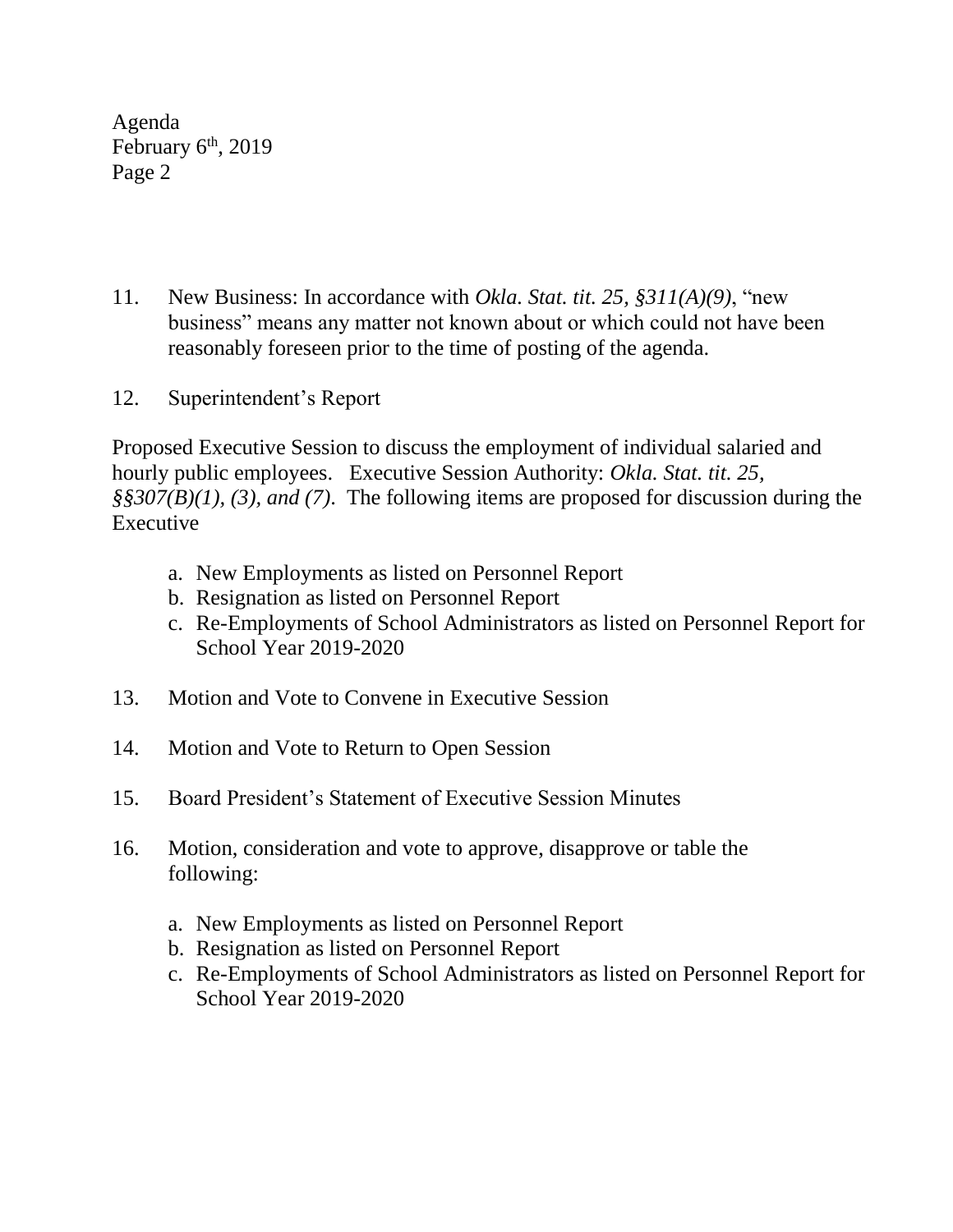Agenda February 6<sup>th</sup>, 2019 Page 3

- 17. Board Comments
- 18. Motion and Vote to Adjourn

| Posted By:           |  |
|----------------------|--|
| Date Posted:         |  |
| Time Posted:         |  |
| <b>Place Posted:</b> |  |
| Signed:              |  |

The next Regular meeting of the Board is:

**Wednesday, March 6 th, 2019 9:00 a.m. Kenneth W. Hayes Board Room**